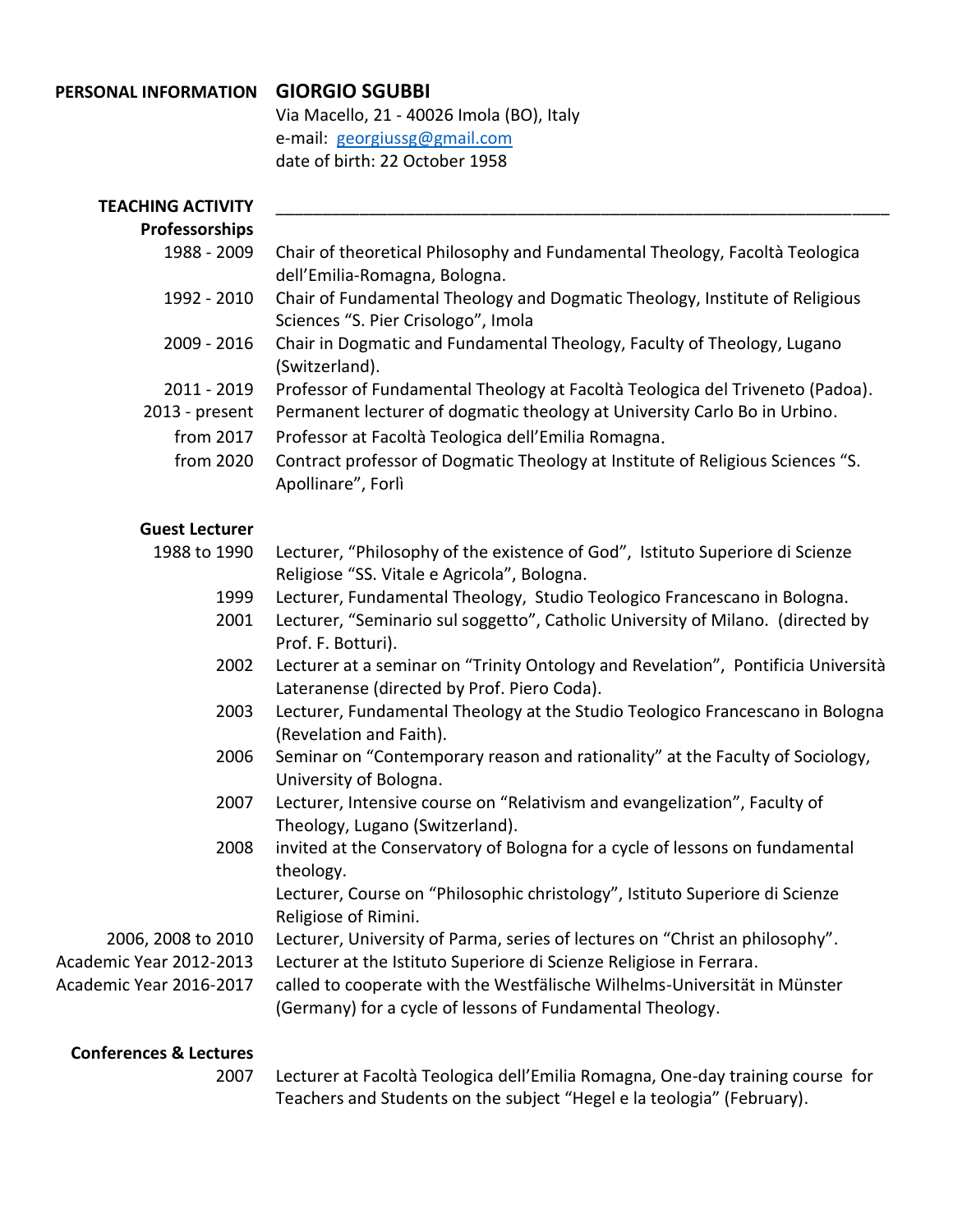Guest lecturer, University of Bologna, series of lectures on "Il soggetto, il prossimo, Dio" (March).

Lecture on "Postmoderno e teologia", One-day training course for the Clergy (April), Marola (Reggio Emilia).

Series of lectures on "The theology of J. Ratzinger", "Villa Paganini" Foundation, Parma (June).

Three theological lectures on "Christianity and anthropology", Genoa (June) organized by the foundation "Villa Paganini" in Parma.

2008 Lecturer, Council of the Presbyters of the Diocese of Reggio Emilia on "Le sfide del pluralismo oggi" (February).

Lecturer, Seminar for PhD students, Facoltà Teologica dell'Emilia Romagna on "Ontologia e Trinità" (March).

Lecturer, Istituto Superiore di Scienze Religiose on "La cultura post-moderna di fronte alla questione della verità e del senso" (March).

Public talk to introduce the book by Marcello Neri: *Gesù, affetti e corporeità di Dio. Il cuore e la fede* (Cittadella Editrice, Assisi 2007), Facoltà Teologica dell'Emilia-Romagna (April).

2009 Speaker during the presentation of the book: RUSCONI C., *Le nozze dell'Agnello. La metafora delle nozze in San Giovanni*, Rimini 2008, Istituto Superiore di Scienze Religiose, Rimini. Lecturer, XVI Convegno Urbinate dei Docenti Universitari Italiani di Filosofia

(Urbino, 18-19 Sept. 2009) on "Illuminismo teologico". Guest at the Symposium "Idealismus als Chance für die natürliche Theologie"

taking place at the Westfälische Wilhelms-Universität of Münster from 27 to 28 Dec. 2009.

- 2010 Lecturer, Continuing Education for the Clergy of the Diocese of Imola, on the subject: "Il Dio Pratico". Introduction to the theology of J. Ratzinger. Lecturer, Continuing Education course organized by the Health Pastoral Care of the Diocese of Imola on the subject "L'anziano nella Scrittura".
- 2011 Lecturer at the Seminar on "Fede e nuovi ateismi", Facoltà Teologica dell'Emilia-Romagna (December).

Lecturer, Conference on "Diaconato e Chiesa locale" (December).

2012 Guest professor at the University of Parma, two lectures on "Aristotele e Tommaso: ragione e fede" (March).

Lecturer on "Fede, sapere e scienza", Refresher Course for Professionals and Businessmen, Parma, Villa Paganini (April).

Lecturer, "Seminari di Agosto" (International Chair of Theology) organized by the Istituto Superiore di Scienze religiose in Urbino (August) on the subject: "Dire Dio, oggi?" (Aug. 23rd, 2012).

Lecturer at the Three Days of Continuing Education for the Clergy of Imola on the subject: "Prospettive teologiche nella "Porta Fidei" by Benedetto XVI" (Sept. 3 rd , 2012).

Speaker at the presentation of: DOMENICO CASELLI, Andrea Costa, (ed. Nuovo Diario, Imola 2012), Imola, Sept. 29<sup>th</sup>, 2012.

Conference on "Porta Fidei", Parish of Croce Coperta, Imola Oct. 5h 2012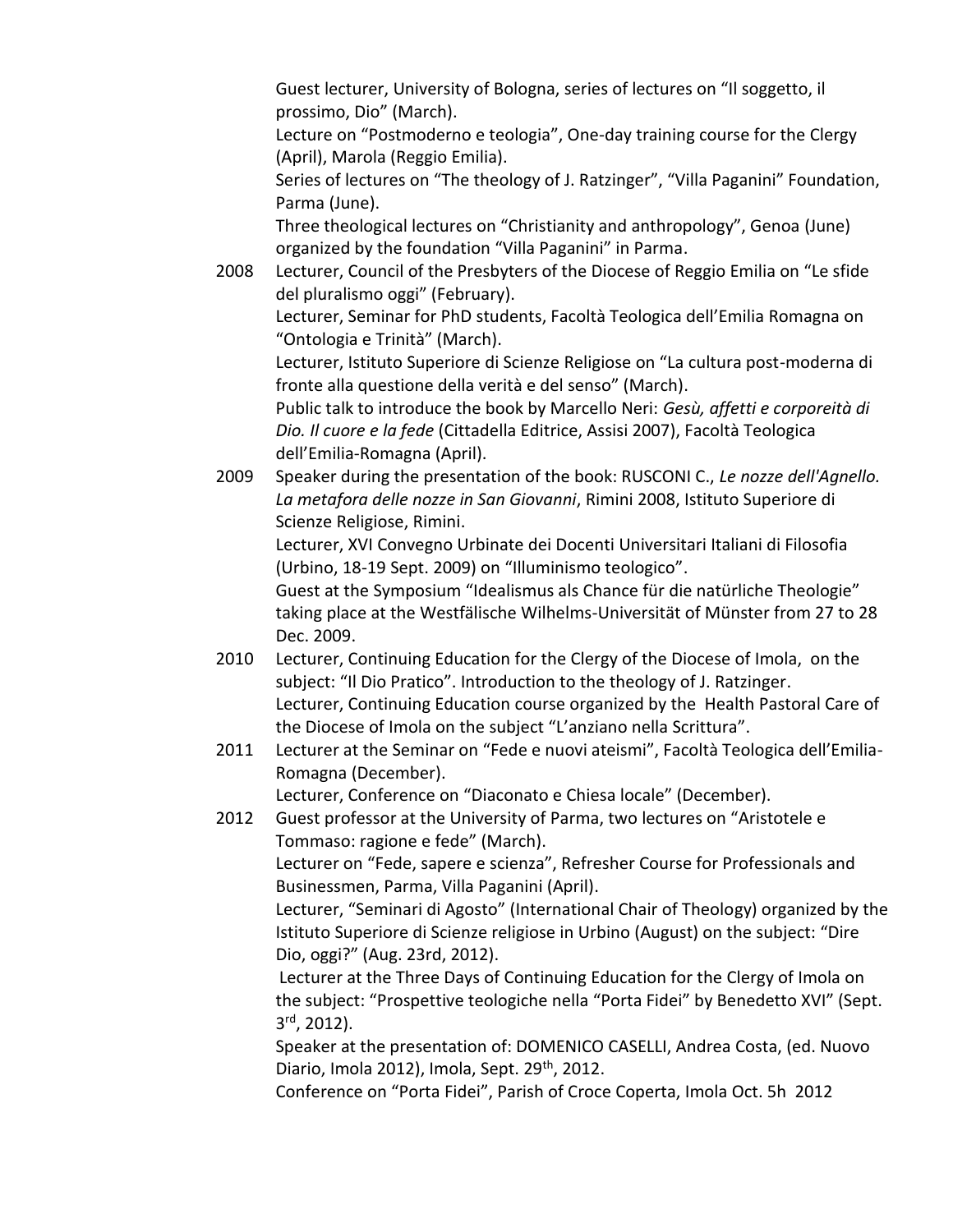Lecture at the Conference organized by UCID (Christian Union of Business Executives) on Oct. 6th 2012 at Abbazia di Valsenio (RA) on the subject: "Benedetto e l'Europa: fede e cultura".

Three lectures for both Teachers and Students of the "Università Commerciale Bocconi", Milano (Nov. 6th, 20th; Dec. 4th).

Conference on the subject "Il Vescovo nel Vaticano II", Imola, Nov. 30<sup>th</sup>, 2012. Guest speaker at the National Conference of ATI (Italian theological association) on the subject: "I praemabula fidei. Bilancio e prospettive" (Dec. 28th, 2012).

2013 Conference on the subject "Il terzo libro su Gesù di Benedetto XVI", January 22nd 2013, Imola.

Presentation of the book by Sara Fantini: "Una goccia di pioggia" (Messaggero, Imola 2012) Feb. 3rd 2013, Sasso Morelli (Imola).

Conference on the subject "Il Mistero che si fa storia. Il libro su Gesù di Nazaret" by Benedetto XVI", Feb. 18th, Lugo.

Public lecture, Istituto di Scienze Religiose of Mantova, May 2013 under the title: "Quale verità per la Teologia?".

Introduction to the Encyclical "Lumen Fidei" by Pope Francis, Oct. 5<sup>th</sup> 2013, Imola.

Guest speaker invited by Prof. K. Müller and M. Striet at the International Congress of Theology held in München (Germany), Dec. 2015.

Public conference on "Fede e testimonianza", Bologna, Nov. 5<sup>th</sup>, 2013. Public lecture on the Encyclical "Lumen Fidei", town of Lugo (Ravenna), Nov. 22th, 2013.

Course of Spiritual Exercises for the Priests of the Diocese of Rome (upon invitation of Card. Agostino Vallini, Vicar General of His holiness for the city of Rome).

Conference on "Misericordia e verità" for the medical staff and healthcare professionals of the Casa di cura Toniolo, Bologna, Dec. 11<sup>th</sup> 2013.

2014 Conference on the subject: "L'anima principio dialogico. Riflessione dogmatica" held at Faculty of Theology of Lugano (CH) (organized by the Antonio Rosmini Chair. Prof. Dr. M. Krienke), Jan. 16<sup>th</sup>, 2014.

Lecture on "Logos e Agape", Istituto Superiore di Scienze Religiose, Rimini, Feb. 13th , 2014.

Speaker on "Evangelii Gaudium" for the Diocese of Forlì, March 6<sup>th</sup>, 2014. Two lectures entitled "Cristologia e teologia sacramentaria" for the Clergy of Treviso, Treviso, March 18<sup>th</sup>, 2014.

Lecture on "Evangelii Gaudium" for the medical and paramedical staff of the Clinica Toniolo in Bologna, April  $9<sup>th</sup>$  and  $11<sup>th</sup>$ , 2014.

Lecture on "Ragione e fede" at the Circolo Culturale Sersanti in Imola, April 11<sup>th</sup>, 2014.

2015 Lecture on "Teologia sacramentaria e nuova evangelizzazione" for the Clergy of Treviso, Feb. 3<sup>rd</sup>, 2015.

Conference on "La gerarchia delle verità. Disimpegno o piena adesione?", Balerna (CH) March 10th, 2015.

Lecture on "Fede e ragione" for the members of the Convegni M. Cristina di Savoia, March 25<sup>th</sup>, 2015.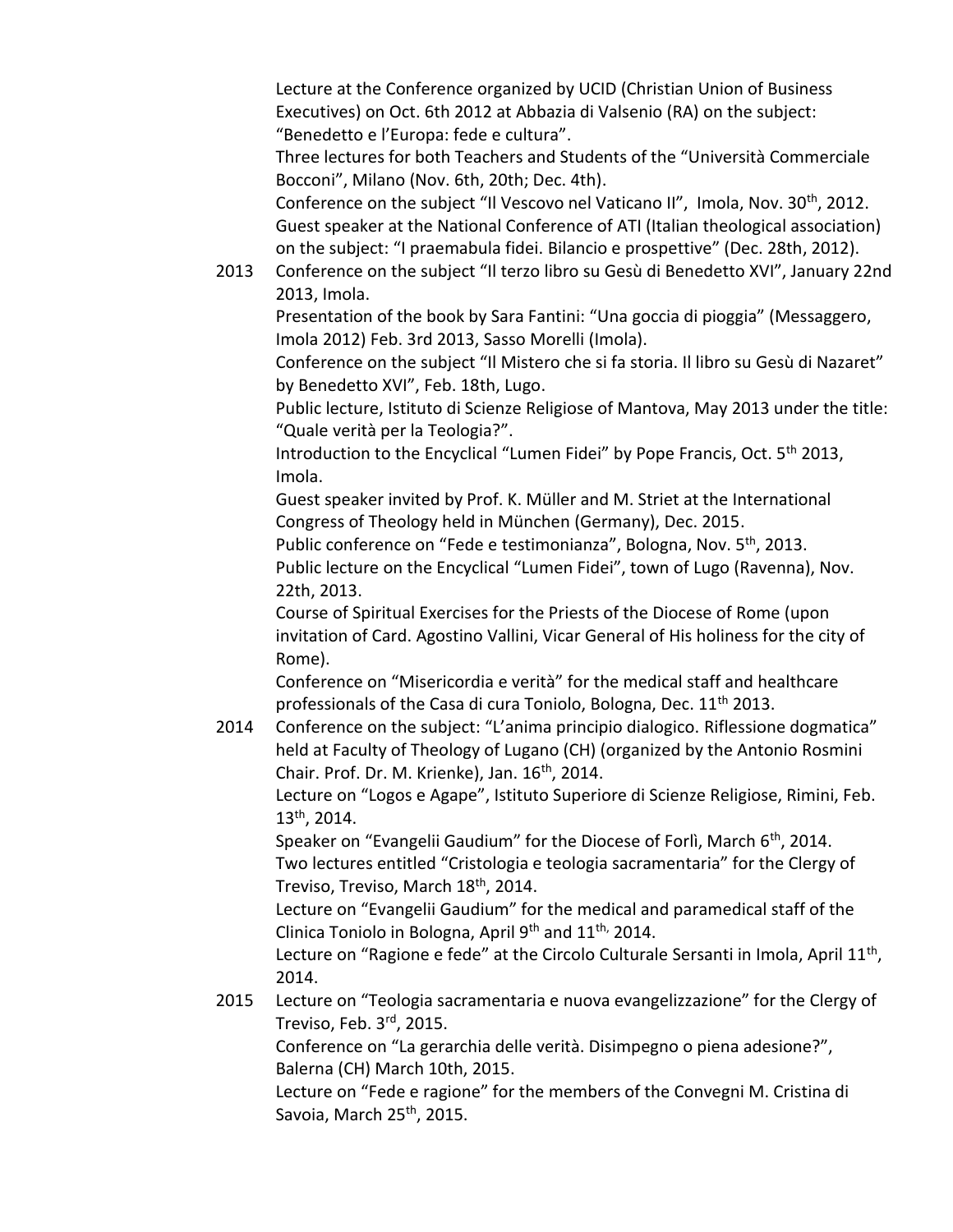Lecture on "Misericordia e razionalità" at the Archbishop's Seminary of Ferrara, Nov. 29<sup>th</sup>, 2015.

Lecture on "Misericordiae vultus" by Pope Francis at the meeting of the Lions Club of Castel San Pietro (Bologna).

Lecture on "Ragione, giustizia e misericordia" at the Archbishop's Seminary of Ferrara, Nov. 20<sup>th</sup>, 2015.

Speaker at the International Conference of Theology "Das Konzil "eröffnen". Theologie und Kirche unter dem Anspruch des Zweiten Vatikanischen Konzils", Katholische Akademie Bayern in München, Dec. 7th, 2015 with the contribution: "Selbstmitteilung Gottes, Rationalität und Freiheit".

2016 Speaker, Bertinoro (Forlì) April 29th 2016, "La cristologia e l'uomo". Speaker at the introduction of the book by S. Fantini "Le tre fiere" Imola Oct. 21st , 2016.

Speaker, introduction of the book by M. Giordano "Nello sguardo di Gesù" Imola, Nov. 27<sup>th</sup>, 2016.

2018 Conference on "Reason and faith" organized by Imola Public Library, Oct. 30<sup>th</sup>, 2018.

Two lessons on "Analogia entis. Barth, Jüngel e Przywara" at the Second Cycle (Certificate Course) invited by Prof. Fabrizio Mandreoli.

- 2019 Inaugural lecture "Bernardo e Tommaso" at Institute of Religious Sciences "S. Apollinare", Forlì.
- 2020 "Filosofia e Teologia oggi", Public debate with Piergiorgio Grassi and Andrea Padovani, Imola, october 6th.
- 2021 Lecture on "La metafisica del volto. Una lettura di Dante", Imola, november 30th.

## PASTORAL ACTIVITY

| 1983           | Ordained priest in the Diocese of Imola.                                           |
|----------------|------------------------------------------------------------------------------------|
| 1983 - 1988    | Vicar in the Parish of S. Spirito, Imola.                                          |
| 1988 - 1990    | Vice-rector of the Pontificio Seminario Regionale (Papal Regional Seminary),       |
|                | Bologna.                                                                           |
| 1993           | Appointed Theologian Canon, Diocese of Imola.                                      |
| 1993 - 1996    | Vice-rector of the Pontificio Seminario Regionale, Bologna.                        |
| 1994 - 2004    | Collaborator in the pastoral care of the parishes of Nostra Signora di Fatima -    |
|                | Imola and S. Pietro Apostolo - Linaro, Diocese of Imola.                           |
| 2004 - 2012    | Collaborator in the pastoral care of the parish of Sesto Imolese.                  |
| 2007 - 2008    | Prefect of Studies of the Archiepiscopal Seminary, Archdiocese of Ferrara.         |
| 2010           | Appointed Honorary Canon of the Archiepiscopal Cathedral of Ferrara.               |
| 2012           | Appointed Chaplain of His Holiness by Pope Francis XVI.                            |
| 2014           | Diocese of Imola Vice-Assistant for the Italian Catholic Action.                   |
| 2014           | presented by the Episcopal Conference of Switzerland as a candidate to the         |
|                | International Theological Commission.                                              |
| 2014 - present | Collaborator in the pastoral care of the parish of Toscanella di Dozza, Diocese of |
|                | Imola.                                                                             |
| 2016           | appointed Bishop's Delegate for the Permanent Diaconate and the Ministries of      |

the Diocese of Imola.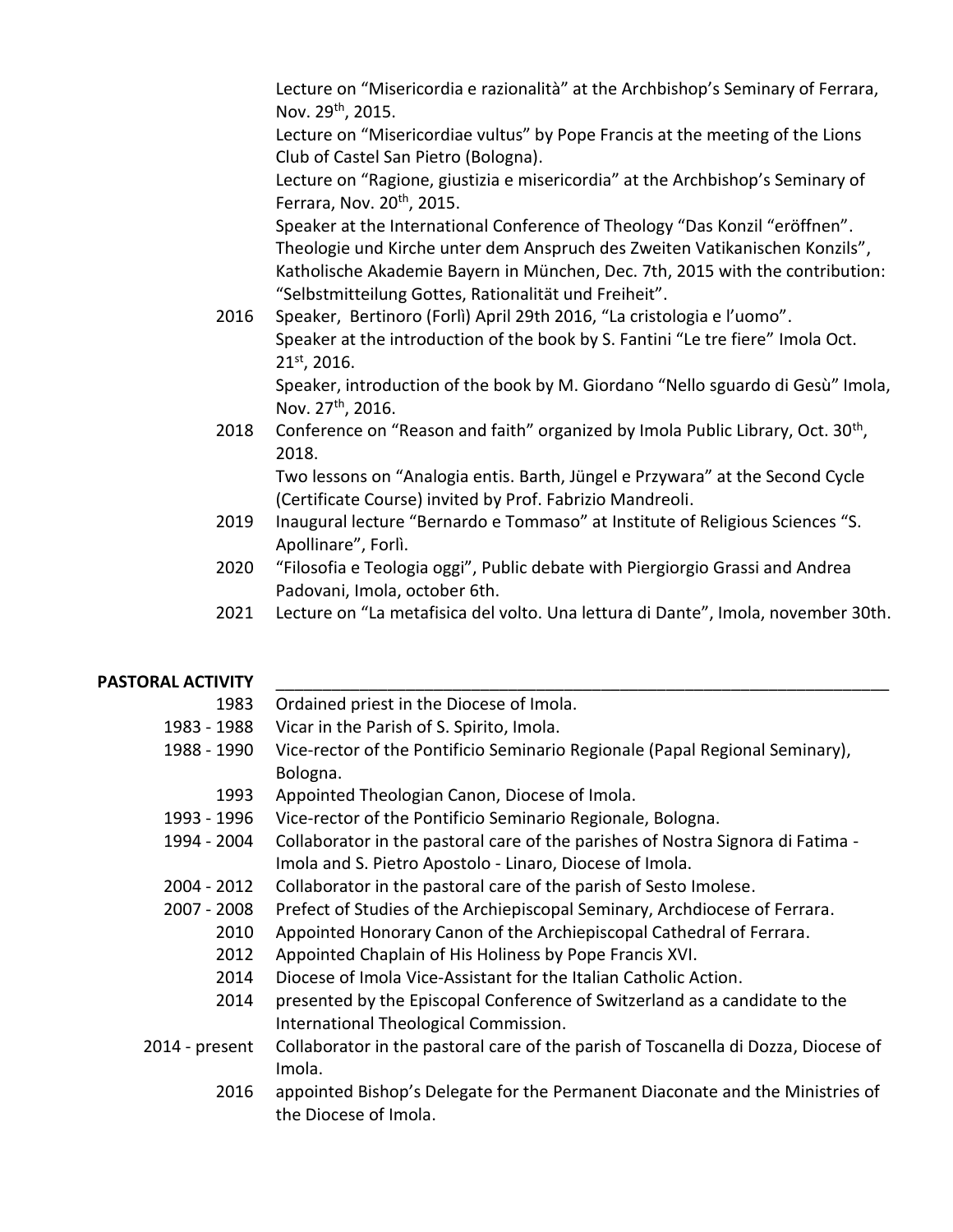2020 Collaborator in the pastoral care of the parishes of Casola Canina, Ortodonico and Sellustra, Diocese of Imola.

| <b>EDUCATION</b>                               |                                                                                                                                                                                                                                                                                                                                                                                                                                                                                           |  |
|------------------------------------------------|-------------------------------------------------------------------------------------------------------------------------------------------------------------------------------------------------------------------------------------------------------------------------------------------------------------------------------------------------------------------------------------------------------------------------------------------------------------------------------------------|--|
| 1977                                           | High School Diploma (classical studies) final mark of con 60 points on 60.                                                                                                                                                                                                                                                                                                                                                                                                                |  |
| 1983                                           | Bachelor of Arts Degree in Theology with full marks ("Summa cum Laude"),<br>Studio Teologico Accademico Bolognese.                                                                                                                                                                                                                                                                                                                                                                        |  |
| 1988                                           | Doctor's Degree in Philosophy, Summa Cum Laude, at the University of Bologna.                                                                                                                                                                                                                                                                                                                                                                                                             |  |
|                                                | Doctoral thesis (praised as worthy of publication) on "The hermeneutics of                                                                                                                                                                                                                                                                                                                                                                                                                |  |
|                                                | selflessness in H. U. von Balthasar's theology".                                                                                                                                                                                                                                                                                                                                                                                                                                          |  |
| 1991                                           | Master of Arts in Theology, Studio Teologico Accademico Bolognese, with a                                                                                                                                                                                                                                                                                                                                                                                                                 |  |
|                                                | dissertation on "Il gioco dei trascendentali come orizzonte della Rivelazione nella                                                                                                                                                                                                                                                                                                                                                                                                       |  |
|                                                | Teo-Logica di H. U. von Balthasar.                                                                                                                                                                                                                                                                                                                                                                                                                                                        |  |
| 1990 - 1992<br>1991 - 1992                     | Student of the Collegio Campo Santo Teutonico, Vatican City.                                                                                                                                                                                                                                                                                                                                                                                                                              |  |
|                                                | Course of Specialization in the German language, "Goethe Institut", Rome<br>Interpreter and Translator Diploma.                                                                                                                                                                                                                                                                                                                                                                           |  |
| 1993                                           | Specialization in dogmatic theology, Evangelical Faculty of Theology of the                                                                                                                                                                                                                                                                                                                                                                                                               |  |
|                                                | Eberhard Karls Universität in Tübingen in cooperation with Prof. E. Jüngel.                                                                                                                                                                                                                                                                                                                                                                                                               |  |
| 1998                                           | Doctor's Degree in Fundamental Theology, Summa Cum Laude, Pontificia                                                                                                                                                                                                                                                                                                                                                                                                                      |  |
|                                                | Università Gregoriana, Rome. Dissertation on the "Rivelazione e Teologia                                                                                                                                                                                                                                                                                                                                                                                                                  |  |
|                                                | naturale nel pensiero di E. Jüngel" (director P. Henrici).                                                                                                                                                                                                                                                                                                                                                                                                                                |  |
|                                                |                                                                                                                                                                                                                                                                                                                                                                                                                                                                                           |  |
| <b>LANGUAGE SKILLS</b><br><b>Mother tongue</b> | <b>Italian</b>                                                                                                                                                                                                                                                                                                                                                                                                                                                                            |  |
| <b>Other tongues</b>                           | English (written and spoken, level C1; IELTS exam.)                                                                                                                                                                                                                                                                                                                                                                                                                                       |  |
|                                                | German (written and spoken, level C2)                                                                                                                                                                                                                                                                                                                                                                                                                                                     |  |
|                                                | French (written and spoken, level B2)                                                                                                                                                                                                                                                                                                                                                                                                                                                     |  |
|                                                | Spanish (reading)                                                                                                                                                                                                                                                                                                                                                                                                                                                                         |  |
|                                                |                                                                                                                                                                                                                                                                                                                                                                                                                                                                                           |  |
| <b>ADDITIONAL INFO</b>                         |                                                                                                                                                                                                                                                                                                                                                                                                                                                                                           |  |
| Areas of research                              | Question of God; philosophy-theology relationship; entis analogy; relationship<br>between reason and faith; systematic christology; trinity theology; relationship<br>between ontology and trinity theology; philosophy and theology of Thomas<br>Aquinas; theology of H. U. von Balthasar; theology of E. Jüngel; theology of K.<br>Barth; theology of J. Ratzinger; theology of K. Rahner; philosophy of C. Fabro;<br>dialogue between theology and philosophy in contemporary authors. |  |
| <b>Main publications:</b>                      |                                                                                                                                                                                                                                                                                                                                                                                                                                                                                           |  |
| <b>Monographs</b>                              | "Metafisica ed etica della non-violenza. Discussione sul fideismo", Città<br>1.                                                                                                                                                                                                                                                                                                                                                                                                           |  |
|                                                | Nuova, Roma 1995.                                                                                                                                                                                                                                                                                                                                                                                                                                                                         |  |
|                                                | 2. "La bellezza della Verità. Introduzione filosofica al mistero di Dio",                                                                                                                                                                                                                                                                                                                                                                                                                 |  |
|                                                | Messaggero, Imola 1995.<br>3.                                                                                                                                                                                                                                                                                                                                                                                                                                                             |  |
|                                                | "Il risveglio della ragione. Proposte per un pensiero credente" (together with<br>Piero Coda), Città Nuova, Roma 2000.                                                                                                                                                                                                                                                                                                                                                                    |  |
|                                                | "L'intelligenza del Mistero. Dialogo con Eberhard Jüngel", (pref. del Card. W.<br>4.                                                                                                                                                                                                                                                                                                                                                                                                      |  |
|                                                | Kasper), Città Nuova, Roma 2000.                                                                                                                                                                                                                                                                                                                                                                                                                                                          |  |
|                                                |                                                                                                                                                                                                                                                                                                                                                                                                                                                                                           |  |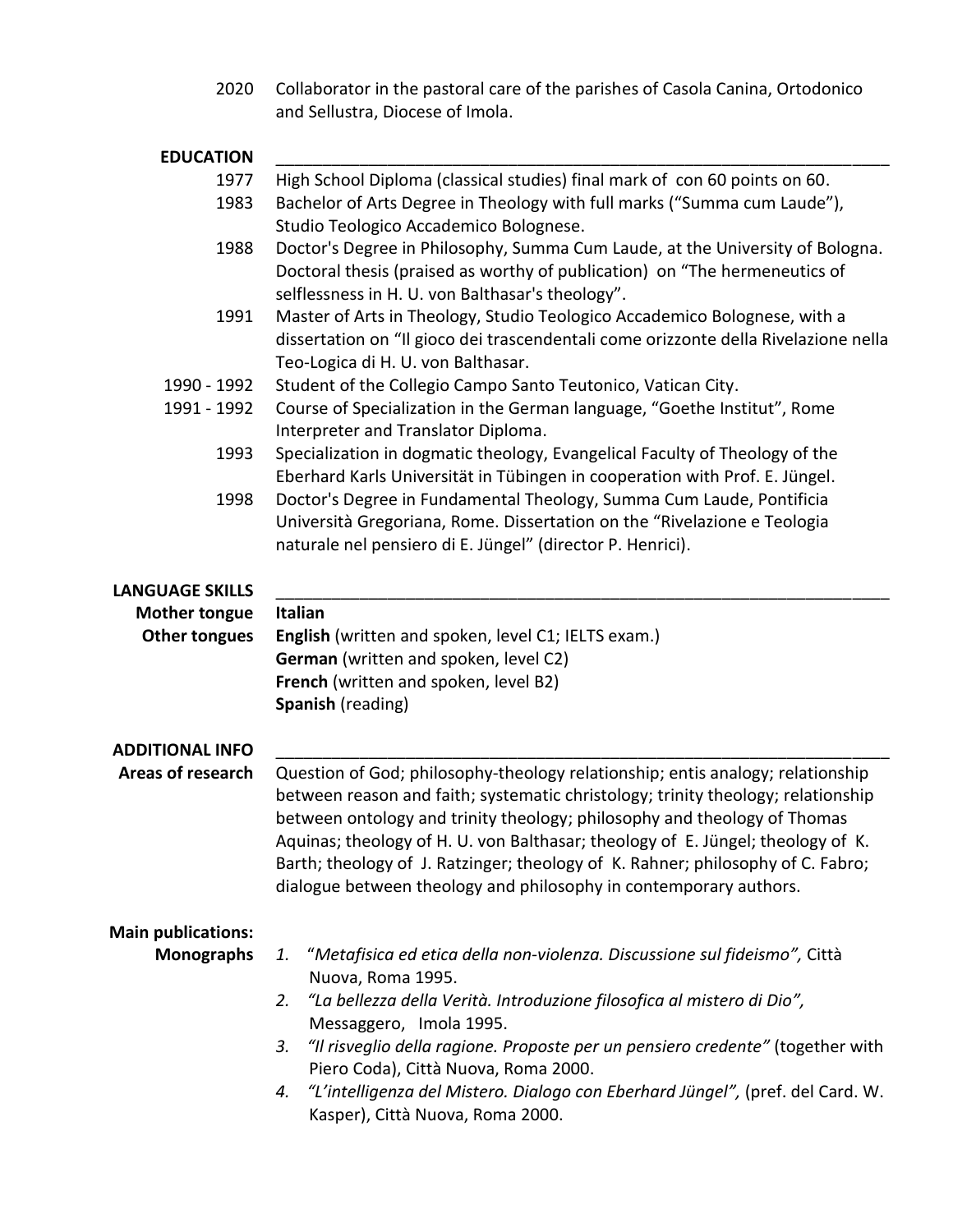- *5. "Dio di Gesù Cristo, Dio dei filosofi. Il Cristico e il critico"*, Dehoniane, Bologna 2004.
- *6. "Il gratuitamente necessario. Per una teologia filosofica della Gratuità"*, Lugano (CH), Eupress, Lugano 2010.
- *7. "Pensare sul confine. Saggi di teologia fondamentale"* (prefazione di Pierangelo Sequeri), Edizioni Dehoniane, Bologna 2013.
- *8. "Porta fidei". Propettive teologiche e pastorali*, Il Nuovo Diario Messaggero, Imola 2013.
- *9. "Il grande affare. La fede, la perla, il tesoro"*, Itaca, Ravenna 2014.
- *10. "Itinerari verso Dio*. Filosofia e teologia in dialogo", EDB, Bologna 2020.
- *11. "L'Agape e il Logos. Riflessione sulla reciprocità di teologia e filosofia"*, (to be published).

## **contributions** *1.* **"***Verum non est vero contrarium. Metafisica e fede cristiana",* in MANICARDI E. (edited by), "Teologia ed evangelizzazione", Edizioni Dehoniane, Bologna 1993, pages 639-677.

- *2. "Dire Dio nel dirsi di Dio. Riflessioni sull'analogia",* in MALAGUTI M. (edited by), "Prismi di verità. La sapienza cristiana di fronte alla sfida della complessità", Città Nuova, Roma 1997, pages 308-338.
- *3. "La Vergine Sapiente, 'termine fisso d'eterno consiglio'",* in MALAGUTI M. (edited by), "Prismi di verità. La sapienza cristiana di fronte alle sfide della complessità", Città Nuova, Roma 1997, pages 440-454.
- *4. "Il Mistero di Cristo generatore di ragione. Prospettive teologiche a partire dalla Fides et Ratio",* in RAVAGLIA G. (edited by), "La sapienza della Parola", Inchiostri Associati, Bologna 2000, 131-145.
- *5. "Reductio in Mysterium. Una metafisica della gratuità per la fondazione di un 'pensiero credente'"*, in SGUBBI G. - CODA P. (edited by), "Il risveglio della ragione. Proposte per un pensiero credente", Città Nuova, Roma 2000, pages 169-208.
- *6. "Fides et Ratio. Una questione antica e postmoderna"*, in VALENTINI N. (edited by) "Parola e Tempo", 2004, pages 122-137.
- *7. "Parola di Dio in parola di uomo. Nell'orizzonte teologico della Dei Verbum",*  in VALENTINI N. (edited by), "Le vie della rivelazione di Dio. Parola e tradizione", Studium, Roma 2006, pages 89-122.
- *8. "L'amore che si dà a pensare. Il rapporto ragione-fede in Benedetto XVI alla luce della 'Lezione di Regensburg'"* in GOISIS G. - IVALDO M. – MURA G. (edited by), "Metafisica, persona e Cristianesimo", Armando, Roma 2010, 507-536.
- *9. "Anima e dialogicità. Riflessione dogmatica"* in MARKUS KRIENKE (Ed.), "Sull'anima. Riflessioni e prospettive", ETS Pisa 2017, 83-137.
- *10. "Selbstmitteilung Gottes, Freiheit und Notwendigkeit. Gedanken zum Verhältnis zwischen Glauben und Vernunuft in Horizont der Zweiten Vatikanischen Konzils",* in Ch. Böttigheimer – R. Dausner (Hg.), "Vaticanum 21", Freibug, Herder 2016, pages 368-386.
- *11. "Realismo critico e realismo metafisico"* in R. POZZO M. REDESCHINI (edited by), "L'essere dopo la metafisica moderna", Mimesis, Milano 2021, 103-129.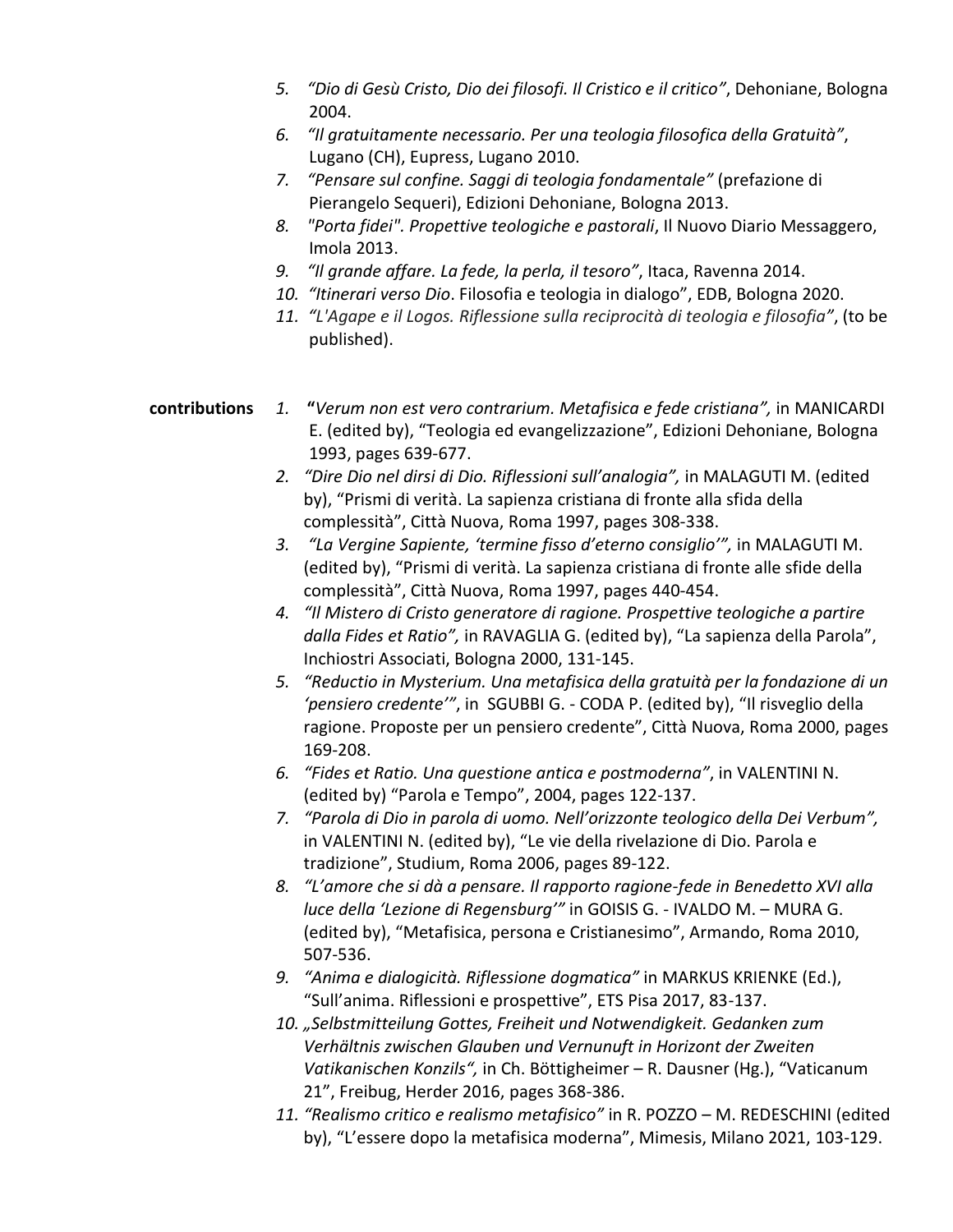- *12. "Una filosofia divenuta invocazione". Filosofia e preghiera,* in A. BAGGIO, M. GAVANI, A. MIGLIARI, N. RUBBI (edited by), "Vivere in filosofia. Scritti in ricordo di Maurizio Malaguti", Cantus Firmus (to be published soon).
- **articles** (only scientific articles consisting of more than 10 pages)
	- *1. Metafisica ed evangelizzazione nel panorama italiano,* in "Rivista di Teologia dell'evangelizzazione", gennaio-giugno 1998, pages 145-174.
	- *2. Il "gratuitamente Necessario". Oltre la dicotomia "analogia entis" e "analogia fidei",* in "Rivista di Teologia dell'evangelizzazione", luglio-dicembre 1998, pages 233-264.
	- *3. Dio di Gesù Cristo, Dio dei filosofi. Dialogo con Eberhard Jüngel,* in "Rivista di Teologia dell'evangelizzazione", gennaio-giugno 1999, pages 91-102.
	- *4. Due ali per l'unico volo: fede e ragione,* in "Ecclesia Mater", 1/1999, pages 16- 28.
	- *5. Dall'"Evangelii Nuntiandi" alla "Fides et ratio". Evangelizzazione ed esercizio della ragione,* in "Rivista di Teologia dell'evangelizzazione", IV (2000), pages 283-311.
	- *6.* "*Tu sei il Cristo, il Figlio del Dio vivente". Riflessioni sulla Dichiarazione "Dominus Iesus*, in "Ecclesia Mater", gennaio-aprile 2001, pages 33-41.
	- *7. Pensiero debole, Cristianesimo e spiritualità postmoderna*, in "Rivista di Teologia dell'evangelizzazione", 2002 (VI), pages 297-326.
	- *8. Aspetti della recezione teologica del problema filosofico del pluralismo,* in "Rivista di Teologia dell'evangelizzazione", gennaio-giugno 2003, pages 41- 81.
	- *9. Maria, "silenzio di comunione",* in "Ecclesia Mater", 43, maggio-agosto 2005, pages 99-105.
	- *10. Per una mistica della gratuità. Intorno al pensiero "teologico" di Massimo Cacciari,* in "Rivista di Teologia dell'evangelizzazione", 17, 2005, pages 117- 156.
	- *11. Realismo metafisico e fede cristiana. Il contributo "teologico" di Vittorio Possenti,* in "Per la filosofia", maggio-agosto 2006, pages 101-118.
	- *12. L'evangelizzazione e la filosofia italiana contemporanea. Uno sguardo,* in "Rivista di Teologia dell'evangelizzazione", 19, 2006 pp. 27-45.
	- *13. Servo di Dio per amore dell'uomo: Papa Benedetto XVI,* in "Forma Sororum. Rivista delle Clarisse d'Italia", 1, 2006, pages 4-29.
	- *14. "Laicità". Una valutazione in chiave filosofico-sistematica, in "Rivista di Teologia dell'evangelizzazione",* 21, 2007, pages 247-273*.*
	- *15. Ragione strumentale, ragione aperta e Agape. In ascolto di Benedetto XVI* in "Rivista di teologia di Lugano", (3/2007), pages 351-379.
	- *16. Il Logos e l'Agape: la rilevanza della ragione in Benedetto XVI. A dieci anni dalla "Fides et ratio"*, in "Rivista di Teologia dell'evangelizzazione", XII, 2008, pages 229-265.
	- *17. Illuminismo teologico*, in "Hermeneutica. Annuario di filosofia e teologia", 2010, pages 67-88.
	- *18. Il "Nuovo Ateismo", la fede e la teologia*, in "Rivista Teologica di Lugano", 3, 2010, pages 435-474.
	- *19. Contro Dio, senza Dio, nel ricordo di Dio. Sguardo a nuove forme*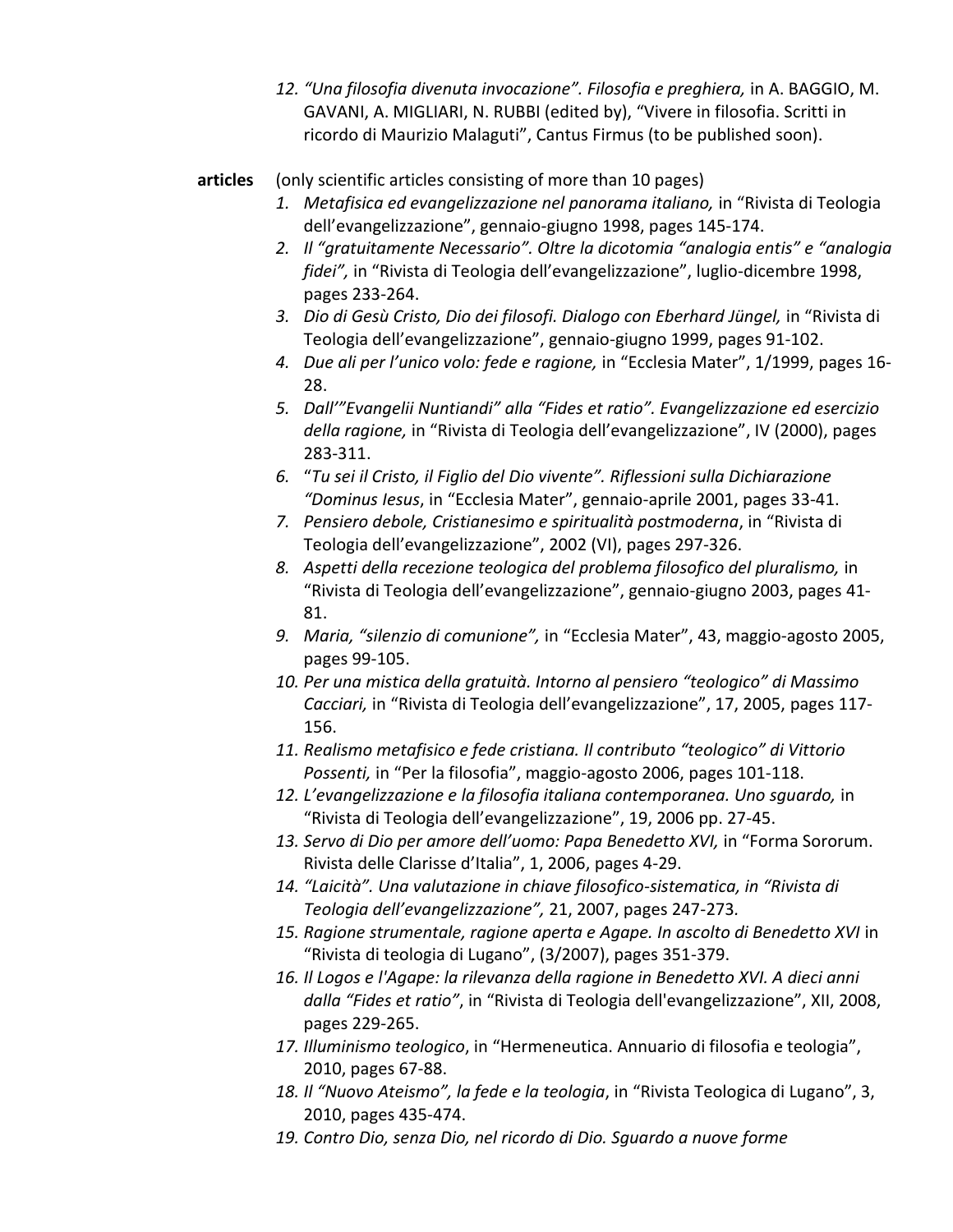*contemporanee di ateismo*, in "Rivista di Teologia dell'evangelizzazione", 31, 2012, 75-109.

- *20.* "Lucis aeternae fixis oculis contemplator"*. La contemplazione nella vita del Presbitero,* in "Rivista Teologica di Lugano", 2, 2012, pages 209-237.
- *21. Dire Dio, oggi?* In "Studia Patavina" 1, 2013, 669-686.
- *22. Fede e logica dell'Amore. Sull'enciclica "Lumen fidei"*, in Rivista di Teologia dell'evangelizzazione, XVIII (2014) 35, 91-126.
- *23. La figura del vescovo nell'ecclesiologia del Vaticano II. Appunti teologici* in "La bellezza della fede", 3, 2014, 81-95.
- *24. Il Logos che tende alla carne. La Parola di Dio al cuore della teologia di Joseph Ratzinger*, in "Rivista di Teologia dell'evangelizzazione", 37, 2015, 51-78.
- *25. La "gerarchia delle verità". Disimpegno o piena adesione?*, in "Rivista di Teologia dell'evangelizzazione", 39, 2006, 75-96.
- *26. Autocomunicazione di Dio, necessità e libertà. Riflessione teologicofondamentale a partire dalla* Dei Verbum*,*"Studia Patavina", 1, 2016, 117- 132.
- *27. Fine dell'anima? Discussione con Vito Mancuso*, in "La bellezza della fede", 5, 2016, 185-200.
- *28. Preti e Laici. Uno sguardo teologico*, in "La bellezza della fede", 6, 2017, 161- 172.
- *29. La teologia dei tre connubi: Bernardo, Tommaso e la teologia oggi"* in "La bellezza della fede", 9, 2020, 113-135.
- **reviews** *1.* RIVERSO EMANUELE *Filosofia del linguaggio. Dalla forma al significato*, Roma, Città Nuova, 1990.
	- *2.* PORCELLONI FRANCESCO, *Filosofia della conoscenza*, Roma 1995.
	- *3.* MARCOLUNGO FERDINANDO LUIGI, *Etica e metafisica in Emmanuel* Levinas, IPL, Milano, 1995.
	- *4.* EPIS MASSIMO, *Ratio fidei. I modelli della giustificazione della fede nella produzione manualistica cattolica della teologia fondamentale tedesca postconciliare,* Glossa, Milano 1995.
	- *5.* DOMENICO KOVIELLO, *Schegge del '900 filosofico*, Laura Rangoni Editore, Pioltello (MI), 1996.
	- *6.* BRENA GIAN LUIGI (a cura di) *Il tempo della morte*, Gregoriana Libreria, Padova 1996.
	- *7.* VATTIMO, GIANNI, *Credere di credere*, Milano, Garzanti, 1996.
	- *8. DIETRICH BONHOEFFER. La fede concreta* (a cura di GIUSEPPE RUGGIERI), Bologna, Il Mulino, 1996.
	- *9.* RUGGENINI MARIO, *Il Dio assente. La filosofia e l'esperienza del divino,* Bruno Mondadori, Milano 1997.
	- *10.* FERRETTI GIOVANNI, *Ontologia e teologia in Kant,* Rosenberg & Sellier, Torino 1997.
	- *11.* NICOLOSI SALVATORE, *Modernità e ricerca di Dio. Filosofia ed esistenza di Dio da Cartesio agli Enciclopedisti,* Seam, Roma 1997.
	- *12.* TOMATIS, FRANCESCO, *L'argomento ontologico. L'esistenza di Dio da Anselmo a Schelling,* Roma, Città Nuova, 1997.
	- *13.* ALICI LUIGI, *L'altro nell'io. In dialogo con Agostino,* Città Nuova, Roma 1999.